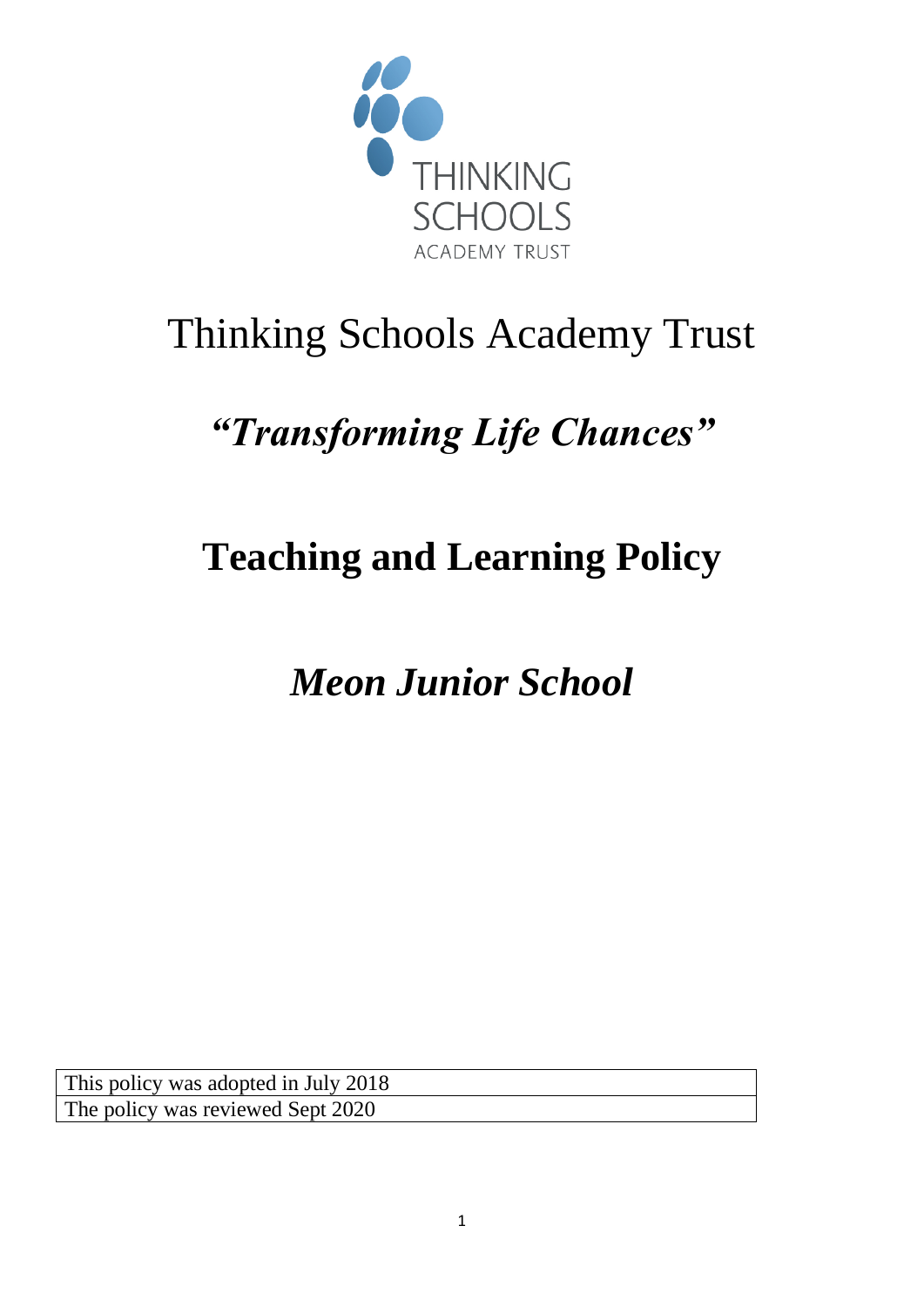# **TSAT Teaching and Learning Policy**

The policy will reflect the Trust Vision of "Transforming Life Chances". We aspire to enhance the learning of the pupils in a manner that will equip them for life outside of school. Teachers are among the most powerful influences in learning and will ultimately impact the pupil's relationship to their learning in all areas of life, influencing how they engage with new ideas and attitudes.

*Children first:* To provide a stimulating learning environment for all where learners feel safe to explore knowledge and understanding. We believe that children learn best when they are motivated, clear about expectations in their work and behaviour, feel valued, secure and confident, are challenged and receive constructive feedback about their performance.

*Aspire:* To be the best they can be. We believe that all staff and pupils can aspire for personal and professional prowess.

*Challenge:* To actively shape the minds, attitudes and habits of young people through a framework of cognitive education that enables them to become the master of their own destiny. We believe that pupils require an accurate reflection of what they are good at and need to develop personal insight and manage uncertainty confidently. Developing skilled, independent, reflective learners is part of our Vision.

*Achieve:* For all stakeholders to demonstrate the highest levels of thinking and habits. We want our pupils to be questioning in nature, achieving the highest levels of independent and interdependent prowess.

Our 'Thinking School' approach is consistent with the aims below and helps to ensure that:

- a) Pupils in TSAT are supported to think for themselves, through the development of a thorough understanding of purposeful thinking tools that they can use to aid and monitor their own progress.
- b) Staff in TSAT are encouraged to think accurately and reflectively about their practice and understand a range of thinking tools that can be used to support student motivation and progress.

*All new teaching staff undertake a bespoke programme on joining the Trust and this ensures their understanding of the ethos and expertise in integrating the tools to best effect. Further documentation relating to the successful implementation of our tools in each specific learning context is available from each school.* 

*It is an expectation that all staff members ensure their understanding of the Thinking philosophy and their fluency in using the Thinking School approaches, therefore enabling them to implement appropriately and purposefully in all aspects of their practice to support maximum student progress.*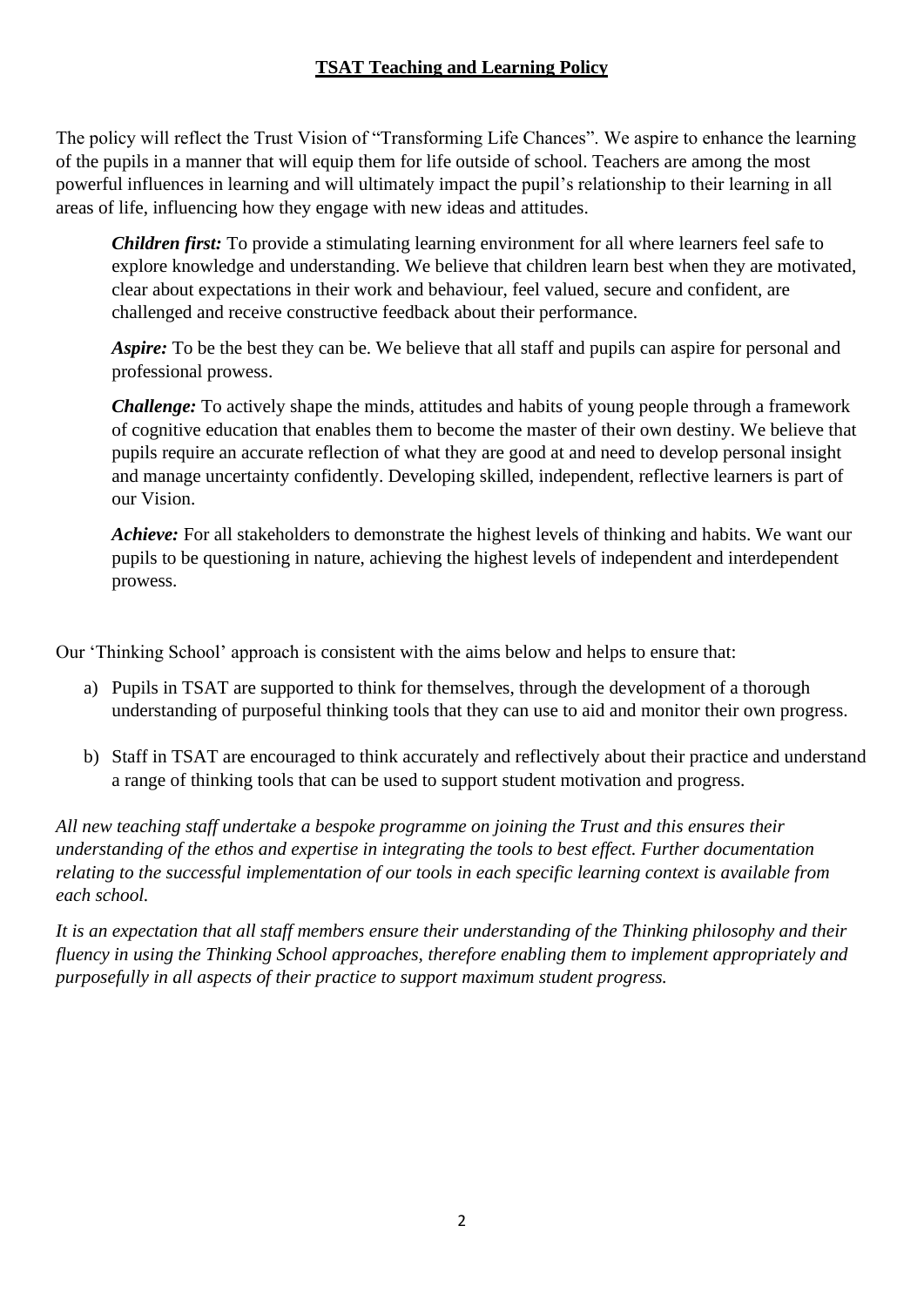Central to our Teaching and Learning policy are the *Core principles that underpin great teaching and learning in our Trust.* These should form the basis of our lesson planning.

## *The 7 principles of highly effective teaching and learning: the fundamental facets of what we do whilst also providing a way to keep the self-improvement of teachers manageable and sustainable at all levels.*

- *Subject knowledge – what do they need to know at that age group.*
- *Explanations – connecting to what they know, telling the story, providing metaphors and analogies, providing examples, being aware of cognitive load, doing it themselves.*
- *Questioning and responding – sequences of questions, differentiated, probing, thinking time, retrieval practice, active engagement of all students.*
- *Feedback to feed forward – accurate identification of current status and steps forward.*
- *Modelling – content, mindset and dispositions.*
- *Metacognition – tools and self-regulatory methods.*
- *Memory – encoding and retrieval practice.*

*We use metacognitive tools and meta-memory to support and meet these principles so the principles sit above the rest of the Tree Map*

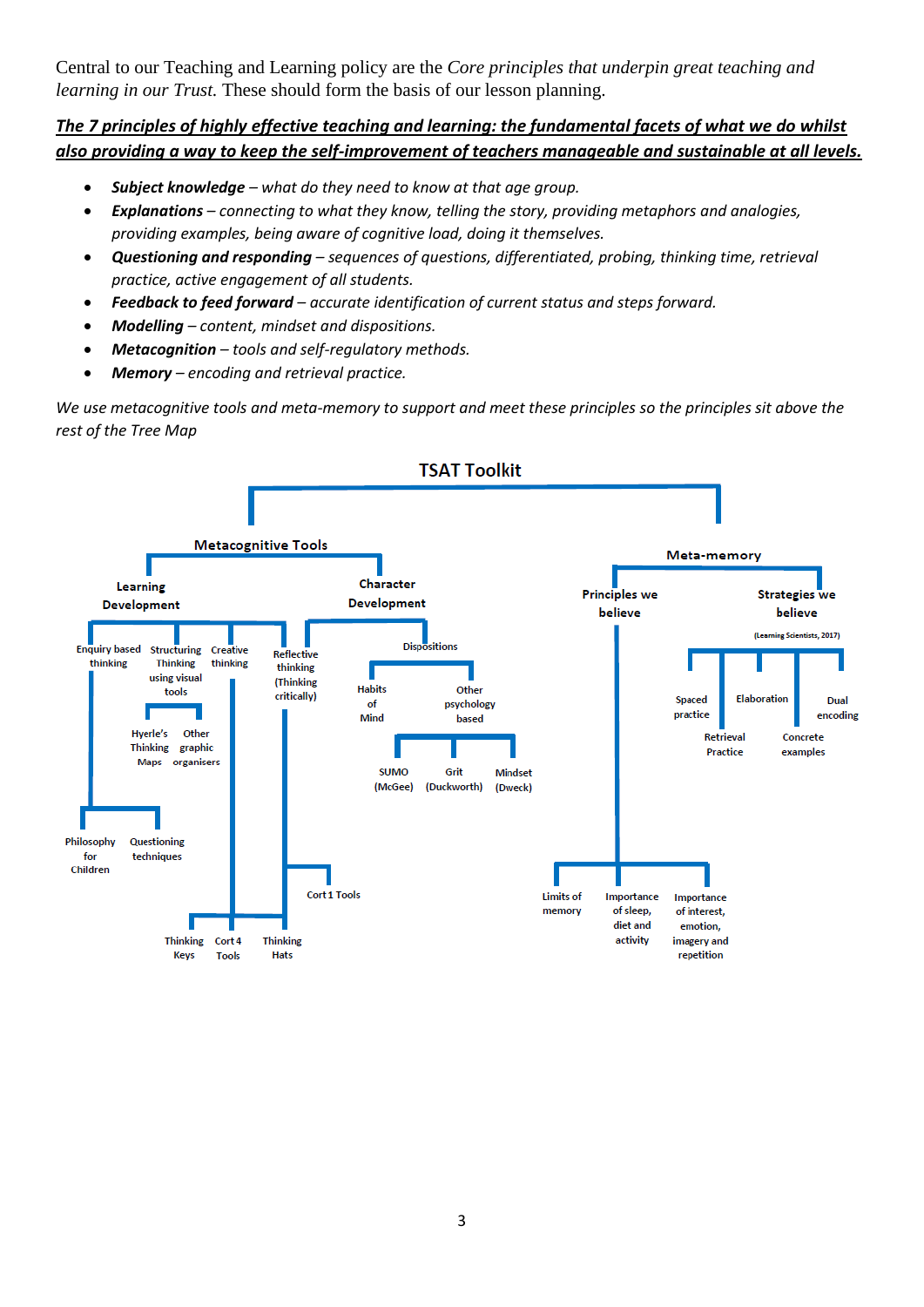# **Aims**

Our aim is to have a common framework for learning which breeds consistency but allows for creativity and thinking. The outcome of which is enthusiasm, engagement and excitement with the content and skills required to succeed, in every classroom.

## *To make learning 'visible' in lessons:*

- To ensure standards of teaching are high through internal and external judgements.
- Pupils will be fully aware of the purpose of their learning.
- Pupils will be active and resilient participants in their learning.
- Pupils will look for the 'big picture' and seek patterns in the information presented to them.
- Pupils will make links across the curriculum and beyond the classroom.
- Pupils will apply their learning in unfamiliar situations with confidence.
- Pupils will use ICT positively, knowledgeably and proportionately.
- Staff have strong subject knowledge and use this to engage, enthuse and excite their students. Their lessons will include a balance between surface and deep level learning.
- Staff ensure that all pupils make excellent progress and achieve above age related expectations.

## *To make thinking 'visible' in lessons:*

- Pupils will be encouraged to develop the necessary interpersonal skills to communicate effectively with others.
- Pupils will be able to find and process information independently using a variety of appropriate and purposefully selected Thinking Tools.
- Pupils will be able to exercise criticality when exploring different sources of information.
- Pupils will develop high-order thinking skills which will allow them evaluate and create effectively.
- Pupils will develop successful dispositions to ensure knowledge and understanding is accurately, consistently and purposefully applied - The Habits of Mind are valued by teachers as a way to cultivate and environment where students develop dispositions which will support them inside the classroom and beyond.
- Staff will teach students to think about their thinking to provide them with the skills required for the new curriculum and for life-long learning.
- Staff will promote students' persistence and resilience in overcoming challenges.

### *To make progress 'visible' in lessons:*

- Pupils will be able to work effectively as individuals or part of a team to solve important problems.
- Pupils will develop self-confidence, self-motivation and self-regulation towards their learning.
- Clear learning objectives and success criteria are used to ensure all students know how they can make progress.
- Staff will tailor provision to meet the needs of every pupil so that all can access our shared aims. They have high expectations and a belief that all pupils can achieve their potential.
- Staff will continually seek to research, innovate and improve the learning experience of all pupils.
- Staff feedback regularly to students to recognise and celebrate achievements, whilst challenging them in a constructive manner to strive for improvement and learn from their mistakes.
- Teachers use questioning to evaluate student understanding and progression.
- Staff regularly reflect on learning and students' depth of knowledge and understanding.
- Staff within departments use a consistent approach to assessment to ensure accuracy of data and intervention.